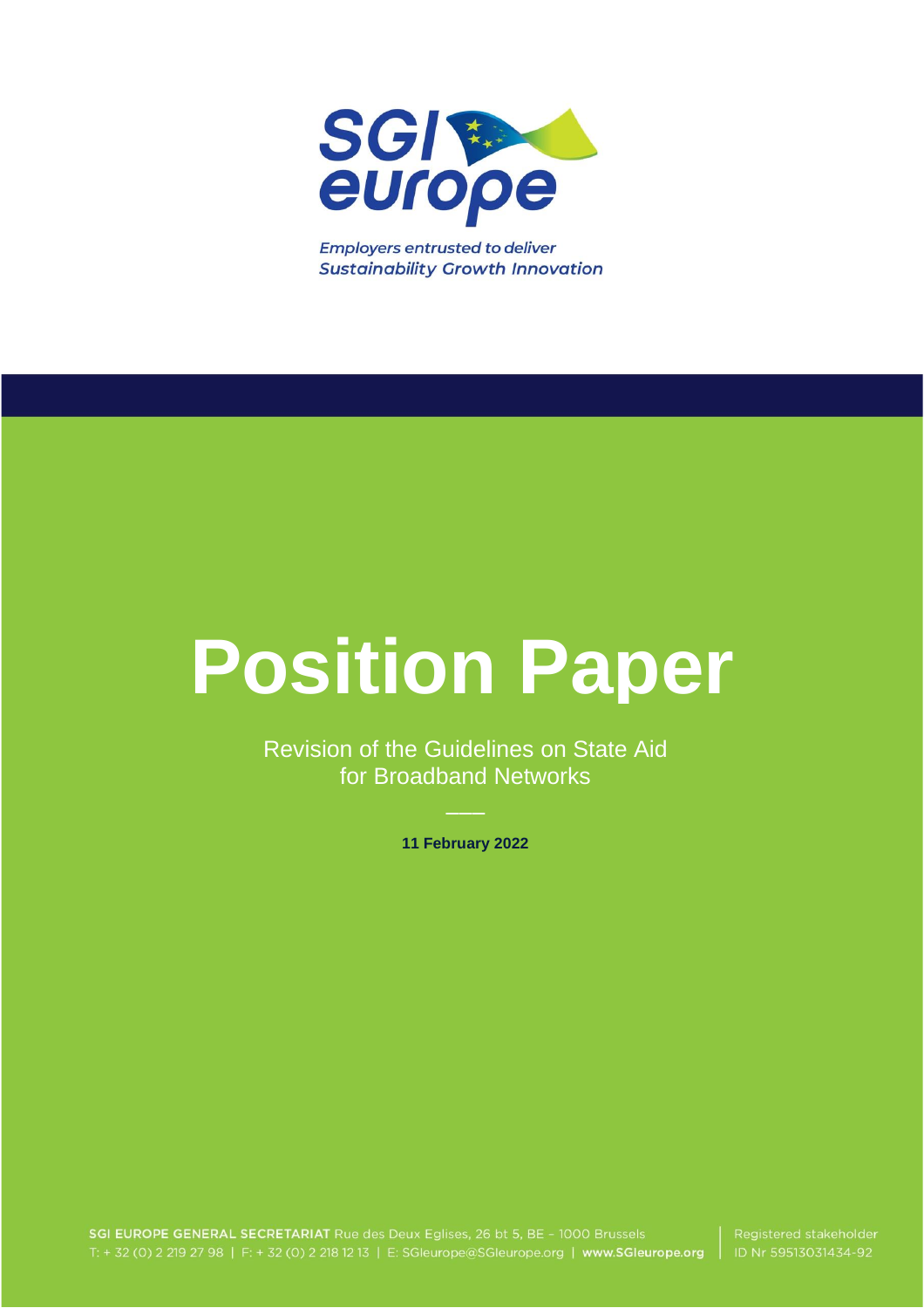



Brussels, 11 February 2022

As a result of the outbreak of Covid-19, the importance of connectivity has never been so obvious as it has been in the past two years. As we were obliged to remain socially distant from each other, the need to stay connected digitally grew. More than ever before, good connections became essential for the well-being of citizens as well as also for business continuity.

The pandemic also revealed the importance of strategic autonomy, where Europe's global role cannot be limited to buying and regulating the technology built by others: we must create the conditions for homegrown digital infrastructure and services to thrive and set global standards that others can aspire to. This can be achieved through concrete and immediate action to seize the opportunity and fuel further technological innovation and inclusivity.

SGI Europe represents broadband operators as well as providers of other services of general interest, such as utilities that have to make their infrastructure available to the operators of public communications networks. Against this background, we call for a balanced approach when regulating broadband: on the one hand, we plead for sufficient public support for the rollout of fast broadband, while on the other hand ensuring the adequate protection of critical infrastructure.

#### **Clear Prioritization of Gigabit fixed Networks**

SGI Europe calls for more ambitious and efficient support when it comes to the allocation of state aid. A clear prioritization of promotion of the expansion of fibre-optic networks should be favoured in all areas, having to catch up on the way for the Gigabit Society.

The connectivity targets can be reached by fostering the deployment of fibreoptic cables, which are also amongst the most energy-efficient electronic communication networks. Hence, deploying fibre-based networks will benefit the current and prospective connectivity targets whilst contributing to the objectives of the EU Green Deal. Therefore, SGI Europe welcomes the adjusted market failure definition for which the connectivity goal of 1 Gigabit reflects the growing importance and need for high bandwidth for the European economy and society.

#### **Coherent regulatory framework**

In the sense of a coherent legal framework, the thresholds should be based on the requirements of the Broadband Cost Reduction Directive. This applies in particular to the definition of Very High-Capacity networks (VHCN), which should also be decisive for favouring the promotion of future-oriented technologies. Therefore, SGI Europe recommends favouring subsidisation of infrastructure that has all the performance characteristics of a VHC network, which is directly oriented to the performance of fibre-based networks.

#### **Public Consultation**

SGI Europe acknowledges the importance of setting up a minimum period for a public consultation (recital 83), we recommend extending it to a minimum period of 60 days, due to the large number of parallel procedures.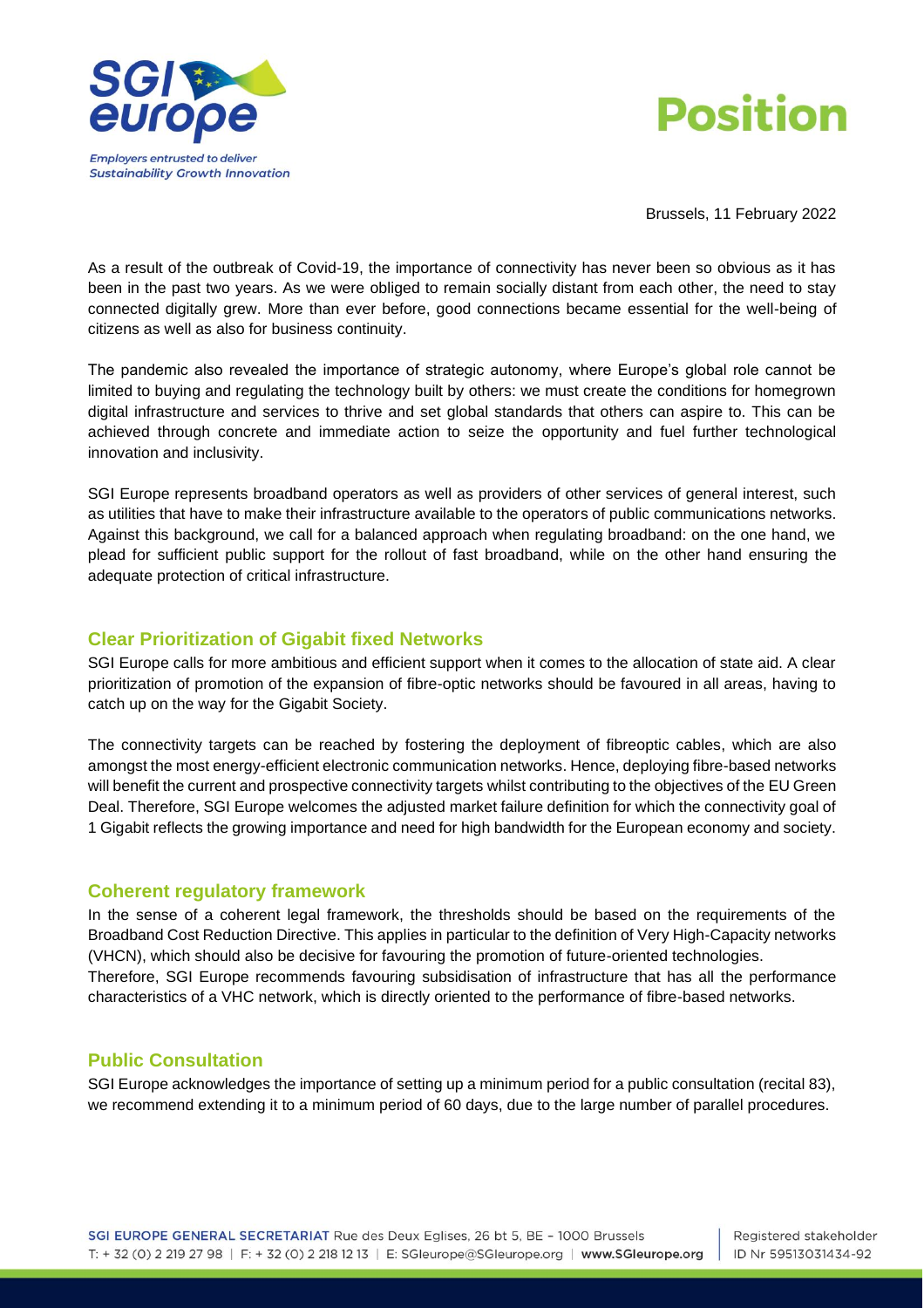



# **Protection of physical Assets, Information and Data of critical Infrastructure**

While we understand that the co-use of existing infrastructure limits the negative impact of deployment of broadband networks on the environment, contributes to the overall environmental goals and reduces the costs of network deployment, we call for safeguarding critical infrastructures by exempting the drinking water infrastructure from any co-use obligations and introducing the possibility of justified rejection of co-deployment of broadband infrastructure.

Moreover, recital 131 tasks Member States with encouraging operators participating in a competitive selection procedure to have recourse to any available existing infrastructure, so as to avoid unnecessary and wasteful duplication of resources and to reduce the amount of public funding. According to the proposal, this may include operator's own infrastructure, other operators' infrastructure, use of other existing utilities infrastructure including, for example water and sewage pipes and relevant electricity infrastructure, reutilisation of radio masts, and public infrastructure. Recital 132 requires operators of infrastructure – irrespective of whether it is actually used – to inform the aid granting authority and the NRA about that infrastructure during the mapping and public consultation exercise, to commit to make the infrastructure available for use by other operators, and to provide adequate information regarding the use of that infrastructure (including terms, conditions and pricing). All aspects mentioned above are already subject to the European Broadband Cost Reduction Directive which is currently under revision. However, some of the provisions of the draft of the Broadband Guidelines are inconsistent with the provisions of the Broadband Cost Reduction Directive. We call for greater coherence between the legislative acts and an alignment of the measures of the Broadband Guidelines with those of the BCRD. This pertains particularly, but not exclusively, to the exemption for drinking water infrastructure from co-deployment and access obligations.

With regard to access to data, the Broadband Guidelines foresee the setup of national databases by Member States on the availability of existing infrastructure for re-use in the broadband roll-out (recital 129). Information sharing certainly is vital for the successful expansion of broadband networks. However, data about critical infrastructure is very sensitive and requires special protection. This has already been acknowledged in other European legislative acts, for example, in the INSPIRE Directive. Hence, the provision of data and information of critical infrastructure must not negatively affect its safety. Access to such data should not be granted to the general public but only in a controlled and safe manner to relevant actors directly involved in the broadband roll-out. Information obligations vis-à-vis the general public should hence be avoided.

#### **Inclusion of backhaul networks**

SGI Europe suggests changing the understanding of the concept of the backhaul network. We believe it should be considered as such from the first concentration point of the fixed network and not from the mobile antenna (on the way to a local concentration point) in order to avoid distortions. The guidelines should also promote a mutual interlocking of fixed-network and mobile networks.

## **Mapping**

The methodology set out in the Annex I Section 3 and 4 for mapping the supply of broadband in certain geographical areas lays out the collection of data on the broadband performance at peak-time conditions for each single address. This constitutes an undue burden on network operators, due to the very different data usage behaviours across end-users, very heterogenous network topologies as well as missing traffic distribution models. Thus, the bureaucratic burden of reporting such information is in no proportion to the actual value and benefit of the information for national funding schemes. From SGI Europe's point of view, the